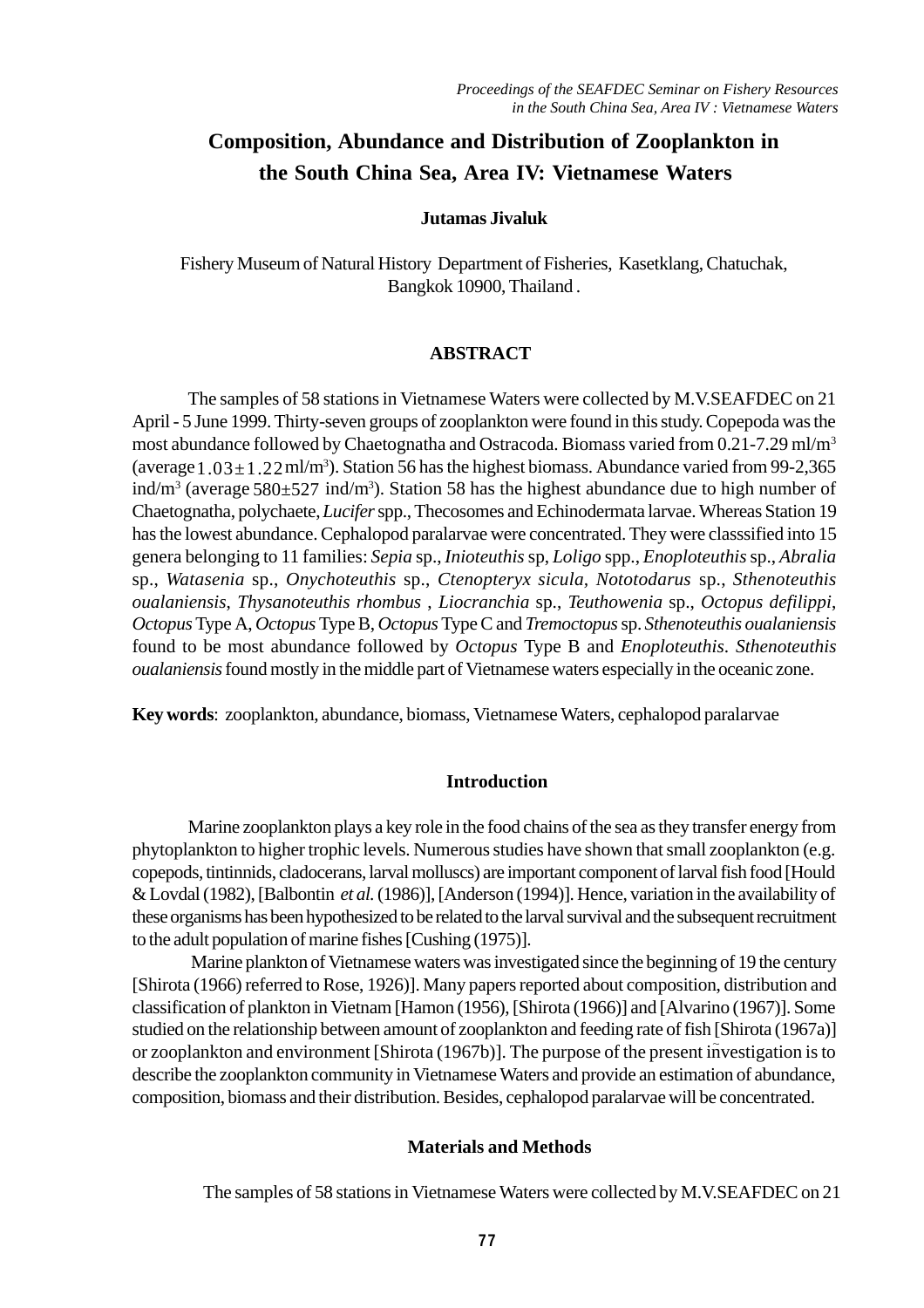*Southeast Asian Fisheries Development Center*

 April - 5 June 1999 (Table 1 & Fig. 1). Plankton was collected using 0.33 mm mesh net attached to 60 cm diameter bongo frames. A flowmeter was attached within the aperture of the net to measure the amount of water filtered. At each station a 30 minutes oblique tow of the bongo net was made while the ship cruises at 2 knots. The depth of the haul was 5-7 meters above the sea bottom for the station that the depth was less than 100 meters and 100 meters for the station that the depth was over 105 meters. The samples were preserved in 10 % buffer formalin-seawater immediately. In the laboratory, the displacement volume of total zooplankton was measured after large gelatinous zooplankton had been removed. The samples were subsampled with Falsom Plankton Splitter and then count to taxon. Data on biomass and abundance were standardized per cubic metre. Cephalopod paralarvae were sorted out and identified to species level. The classification of cephalopod paralarvae was based on Kubodera and Okutani (1981), Okutani (1966 and 1968), Okutani and Mc Gowan (1969), Sweeney *et al* (1992), Tsuchiya *et al* (1991), Yamamoto and Okutani (1975) and Young and Harman (1985).



 **Fig. 1**. Location of sampling stations.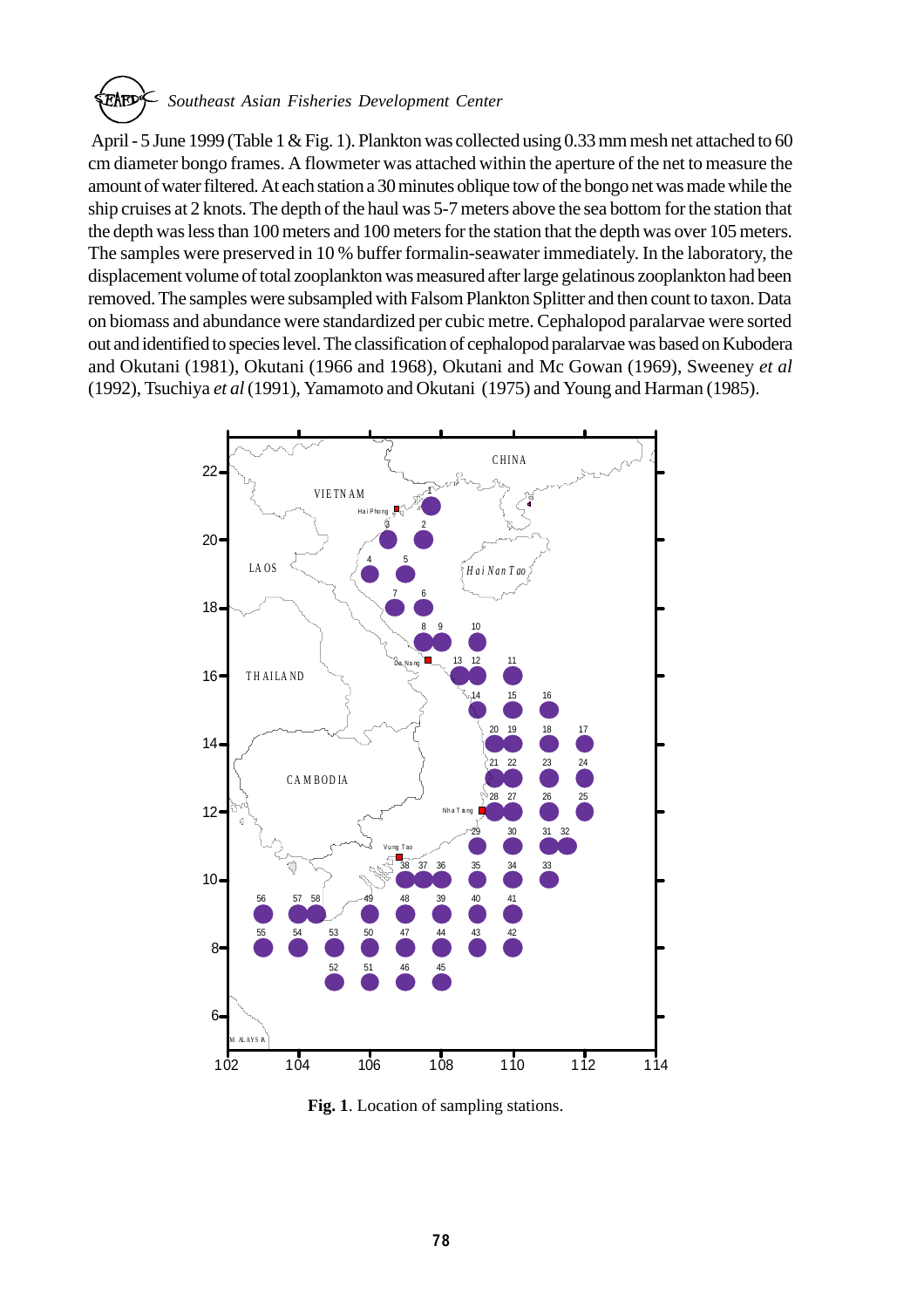*Proceedings of the SEAFDEC Seminar on Fishery Resources in the South China Sea, Area IV : Vietnamese Waters*

| St.            | Date    | <b>Time</b> | <b>Water Depth</b> | St. | Date    | <b>Time</b> | <b>Water Depth</b> |
|----------------|---------|-------------|--------------------|-----|---------|-------------|--------------------|
| 1              | 30/4/99 | 0536-0556   | 34                 | 30  | 18/5/99 | 0529-0559   | 645                |
| $\overline{c}$ | 30/4/99 | 1121-1148   | 27                 | 31  | 18/5/99 | 1328-1358   | 2790               |
| $\overline{3}$ | 30/4/99 | 1812-1838   | 28                 | 32  | 19/5/99 | 1158-1228   | 4267               |
| $\overline{4}$ | 1/5/99  | 0001-0029   | 27                 | 33  | 22/5/99 | 1400-1430   | 3370               |
| 5              | 1/5/99  | 0655-0725   | 58                 | 34  | 21/5/99 | 1158-1228   | 1589               |
| 6              | 1/5/99  | 1323-1352   | 80                 | 35  | 21/5/99 | 0534-0607   | 155                |
| $\overline{7}$ | 1/5/99  | 1936-2006   | 38                 | 36  | 20/5/99 | 2027-2057   | 45                 |
| 8              | 2/5/99  | 0211-0241   | 45                 | 37  | 20/5/99 | 1614-1644   | 31                 |
| 9              | 2/5/99  | 0613-0643   | 73                 | 38  | 20/5/99 | 1152-1222   | 21                 |
| 10             | 2/5/99  | 1333-1403   | 107                | 39  | 23/5/99 | 1241-1320   | 62                 |
| 11             | 3/5/99  | 0552-0620   | 847                | 40  | 23/5/99 | 0515-0535   | 133                |
| 12             | 3/5/99  | 2129-2158   | 104                | 41  | 22/5/99 | 2147-2217   | 1856               |
| 13             | 4/5/99  | 0157-0225   | 40                 | 42  | 25/5/99 | 1520-1550   | 647                |
| 14             | 6/5/99  | 0505-0532   | 35                 | 43  | 25/5/99 | 0824-0854   | 147                |
| 15             | 6/5/99  | 1153-1223   | 463                | 44  | 25/5/99 | 0033-0103   | 78                 |
| 16             | 7/5/99  | 0540-0610   | 1220               | 45  | 26/5/99 | 2021-2051   | 61                 |
| 17             | 8/5/99  | 0550-0620   | 2200               | 46  | 27/5/99 | 0056-0026   | 56                 |
| 18             | 8/5/99  | 2140-2210   | 1481               | 47  | 24/5/99 | 1714-1744   | 42                 |
| 19             | 9/5/99  | 0618-0648   | 642                | 48  | 23/5/99 | 1950-2020   | 33                 |
| 20             | 10/5/99 | 0604-0634   | 140                | 49  | 24/5/99 | 0300-0329   | 20                 |
| 21             | 10/5/99 | 1137-1207   | 133                | 50  | 24/5/99 | 1010-1040   | 32                 |
| 22             | 10/5/99 | 1605-1635   | 1997               | 51  | 27/5/99 | 0840-0909   | 44                 |
| 23             | 11/5/99 | 0538-0608   | 2697               | 52  | 27/5/99 | 1546-1616   | 51                 |
| 24             | 12/5/99 | 0836-0906   | 3335               | 53  | 27/5/99 | 2254-2324   | 34                 |
| 25             | 12/5/99 | 1425-1455   | 4150               | 54  | 28/5/99 | 0631-0701   | 25                 |
| 26             | 13/5/99 | 1407-1437   | 2880               | 55  | 28/5/99 | 1335-1405   | 70                 |
| 27             | 14/5/99 | 0515-0545   | 1737               | 56  | 28/5/99 | 1915-1945   | 56                 |
| 28             | 14/5/99 | 1811-1839   | 110                | 57  | 29/5/99 | 0553-0623   | 34                 |
| 29             | 17/5/99 | 1621-1651   | 72                 | 58  | 29/5/99 | 1001-1030   | 23                 |

**Table 1.** Information of all survey stations in the Vietnamese waters.

#### **Results**

#### **Biomass and abundance of zooplankton**

Biomass and abundance of total zooplankton were shown in Table 2 and 3. Biomass varied frim 0.21-7.29 ml/m<sup>3</sup> (average  $1.03 \pm 1.22$  ml/m<sup>3</sup>). Station 56 has the highest biomass. Abundance varied from 99-2365 no/m<sup>3</sup> (average 580 $\pm$ 527 ind/m<sup>3</sup>). Station 58 has the highest abundance due to high number of Chaetognatha, polychaete, *Lucifer* spp. Thecosomes and Echinodermata larvae. While Station 19 has the lowest abundance.

Thirty-seven groups belonging to 11 phylum of zooplankton were found in this study. Copepods were the most abundance and found at all stations, comprising 46.1 % of the zooplankton population. The following groups were Chaetognatha and Ostracoda, comprising 7.6% and 7.1% of total zooplankton respectively. Mollusca formed 12.9 % of total zooplankton population. Veliger of Bivalvia was 43.7% of mollusc group. Gastropoda, including veliger, Heteropod, Thecosomata, Gymnosomata and Nudibranchia, were 35.3 % of mollusc group. Cephalopod paralarvae forming only <0.1 % of total zooplankton population and found to be common in this area. Fish egg and larvae, shrimp larvae and stomatopod larvae were also found to be very common and comprising 0.8 %, 2.4 % and 0.2 % of zooplankton respectively. Ctenophora, Gymnosomata, nudibranchia, phyllosoma larvae, pyrosomata, amphioxus and platyhelminthes found to be rare and comprising <0.1 % of zooplankton population in this study area. The total number and percentage of major groups of zooplankton were shown in Table 4. The average abundance and frequency of occurrence of zooplankton were shown in Table 5 and 6.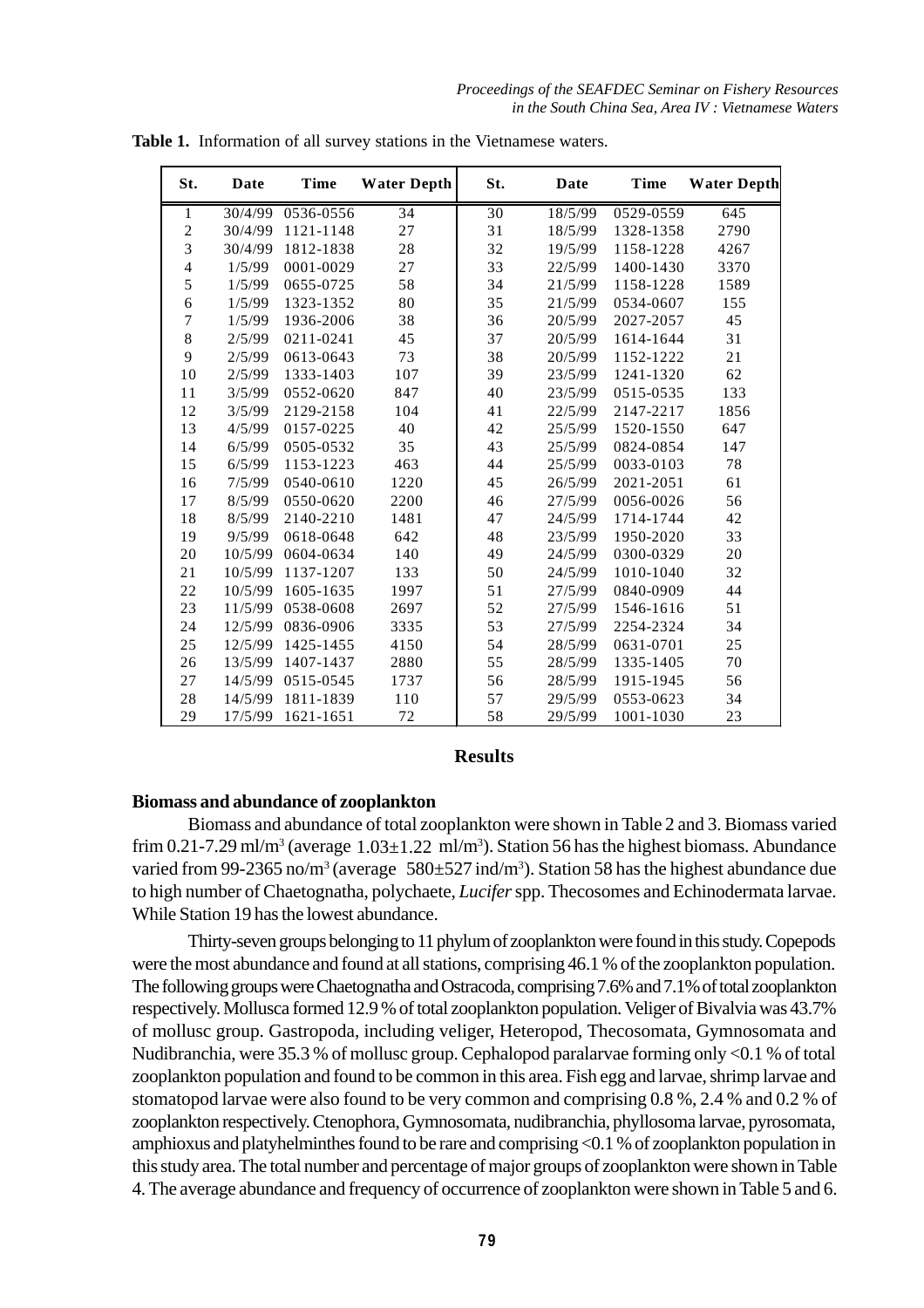

| <b>Station</b> | biomass | <b>Station</b> | biomass | <b>Station</b> | biomass | <b>Station</b> | biomass |
|----------------|---------|----------------|---------|----------------|---------|----------------|---------|
| $\mathbf{1}$   | 0.94    | 16             | 0.66    | 31             | 0.49    | 46             | 0.38    |
| $\mathfrak{2}$ | 0.47    | 17             | 0.30    | 32             | 0.47    | 47             | 1.61    |
| 3              | 0.48    | 18             | 0.34    | 33             | 0.68    | 48             | 0.82    |
| $\overline{4}$ | 0.70    | 19             | 0.21    | 34             | 0.49    | 49             | 3.21    |
| 5              | 1.07    | 20             | 0.44    | 35             | 0.6     | 50             | 0.46    |
| 6              | 0.97    | 21             | 0.39    | 36             | 1.63    | 51             | 1.54    |
| $\tau$         | 1.22    | 22             | 0.44    | 37             | 1.47    | 52             | 1.07    |
| 8              | 1.82    | 23             | 0.38    | 38             | 0.47    | 53             | 1.05    |
| 9              | 1.95    | 24             | 0.38    | 39             | 0.96    | 54             | 0.68    |
| 10             | 0.72    | 25             | 0.58    | 40             | 0.53    | 55             | 0.86    |
| 11             | 0.37    | 26             | 0.40    | 41             | 0.99    | 56             | 7.29    |
| 12             | 1.21    | 27             | 0.47    | 42             | 0.93    | 57             | 5.96    |
| 13             | 1.70    | 28             | 0.40    | 43             | 0.31    | 58             | 2.43    |
| 14             | 0.94    | 29             | 0.56    | 44             | 0.78    |                |         |
| 15             | 0.41    | 30             | 0.56    | 45             | 0.29    |                |         |

Table 2. Biomass of zooplankton (ml./m<sup>3</sup>) in Vietnamese waters.

Table 3. Total abundance of zooplankton (ind/m<sup>3</sup>) inVietnamese waters.

| <b>Station</b> | abundance | <b>Station</b> | abundance | <b>Station</b> | abundance | <b>Station</b> | abundance |
|----------------|-----------|----------------|-----------|----------------|-----------|----------------|-----------|
| $\mathbf{1}$   | 1,833     | 16             | 210       | 31             | 195       | 46             | 235       |
| $\overline{2}$ | 512       | 17             | 154       | 32             | 207       | 47             | 382       |
| 3              | 381       | 18             | 122       | 33             | 280       | 48             | 635       |
| $\overline{4}$ | 712       | 19             | 99        | 34             | 217       | 49             | 2,207     |
| 5              | 656       | 20             | 283       | 35             | 365       | 50             | 340       |
| 6              | 550       | 21             | 352       | 36             | 265       | 51             | 744       |
| $\overline{7}$ | 895       | 22             | 141       | 37             | 1,240     | 52             | 512       |
| 8              | 1,004     | 23             | 202       | 38             | 1,194     | 53             | 899       |
| 9              | 1,456     | 24             | 196       | 39             | 788       | 54             | 447       |
| 10             | 479       | 25             | 312       | 40             | 324       | 55             | 421       |
| 11             | 186       | 26             | 229       | 41             | 475       | 56             | 1,793     |
| 12             | 284       | 27             | 234       | 42             | 416       | 57             | 1,991     |
| 13             | 1,218     | 28             | 199       | 43             | 203       | 58             | 2,365     |
| 14             | 577       | 29             | 246       | 44             | 438       |                |           |
| 15             | 269       | 30             | 330       | 45             | 131       |                |           |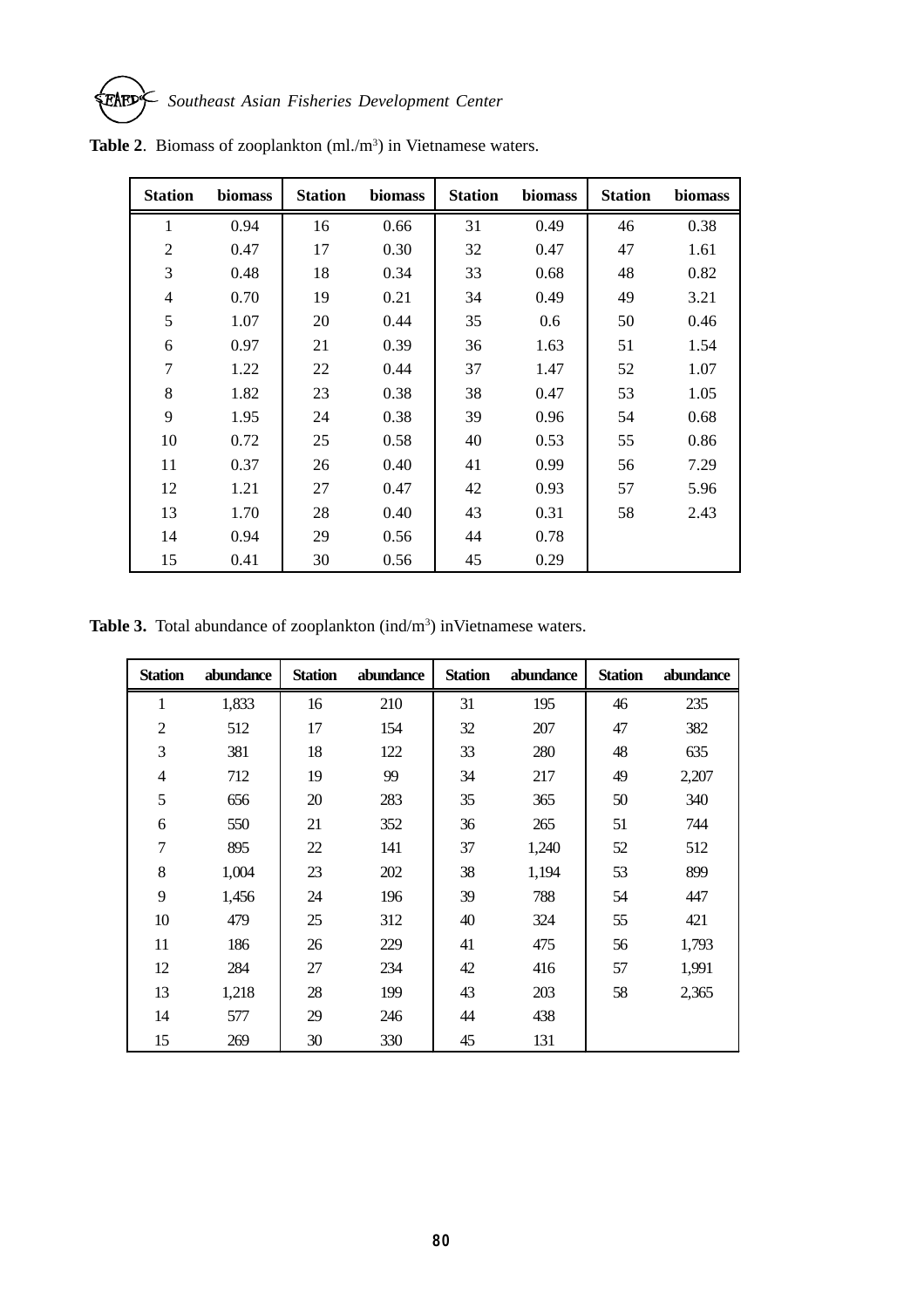| <b>Table 4.</b> Total number and percentages of major groups of zooplankton in Vietnamese waters at 58 |  |  |  |
|--------------------------------------------------------------------------------------------------------|--|--|--|
| stations.                                                                                              |  |  |  |

| <b>Taxon</b>                    | <b>Total</b> | Percentage               | <b>Overall</b> |
|---------------------------------|--------------|--------------------------|----------------|
|                                 |              | within group             | percentage     |
| I. Coelenterata                 | 919.9        |                          | 2.7            |
| A. Medusae                      | 95.5         | 10.4                     | 0.3            |
| B. Siphonophora                 | 824.4        | 89.6                     | 2.4            |
| II. Ctenophora                  | 7.3          |                          | < 0.1          |
| III. Mollusca                   | 4350.2       |                          | 12.9           |
| A. Bivalvia - veliger           | 1900.6       | 43.7                     | 5.7            |
| B. Gastropoda                   |              |                          |                |
| 1. Veliger                      | 1534.5       | 35.3                     | 4.6            |
| 2. Heteropod                    | 148.9        | 3.4                      | 0.4            |
| 3. Thecosomata                  | 751.5        | 17.3                     | 2.2            |
| 4. Gymnosomata                  | 5.8          | 0.1                      | < 0.1          |
| 5. Nudibranchia                 | 0.2          | < 0.1                    | < 0.1          |
| C. Cephalopoda - paralarvae     | 8.6          | 0.2                      | < 0.1          |
| IV. Arthropoda                  | 22262.2      |                          | 66.2           |
| A. Cladocera                    | 1027.2       | 4.6                      | 3.1            |
| B. Ostracoda                    | 2385.6       | 10.7                     | 7.1            |
| C. Copepoda                     | 15740.9      | 70.7                     | 46.1           |
| D. Cirripedia, larvae           | 102.2        | 0.5                      | 0.3            |
| E. Amphipoda, Isopoda,          | 190.9        | 0.9                      | 0.6            |
| Cumacea                         |              |                          |                |
| F. Decapoda                     | 2407.3       | 10.8                     | 7.2            |
| 1. Lucifer spp.                 | 1170.1       | 5.3                      | 3.5            |
| 2. Brachyuran                   | 315.6        | 1.4                      | 0.9            |
| 3. Caridea and Penaeidae larvae | 801.8        | 3.6                      | 2.4            |
| 4. Phyllosoma larvae            | 3.3          | < 0.1                    | < 0.1          |
| 5. Anomuran                     | 116.5        | 0.5                      | 0.3            |
| G. Stomatopod larvae            | 63.0         | 0.3                      | 0.2            |
| H. Mysidacea                    | 55.1         | 0.2                      | 0.2            |
| I. Euphausiacea                 | 290.0        | 1.3                      | 0.9            |
| VI. Chaetognatha                | 2569.4       |                          | 7.6            |
| VII. Chrodata                   | 1947.6       | $\overline{\phantom{a}}$ | 5.8            |
| A. Thaliacea                    | 1159.6       | 59.5                     | 3.4            |
| B. Larvacea - Oikopleura spp.   | 508.2        | 26.1                     | 1.5            |
| C. Pyrosomata                   | 2.6          | 0.1                      | < 0.1          |
| D. Amphioxus                    | 0.6          | < 0.1                    | < 0.1          |
| E. Fish egg and larvae          | 276.6        | 14.2                     | 0.8            |
| VIII. Invertebrate larvae       | 1557.2       |                          | 4.6            |
| (Cyphonautes, Actinotroch,      |              |                          |                |
| polychaet larvae, brachiopod,   |              |                          |                |
| echinodermata)                  |              |                          |                |
| IX. Other                       | 2.4          |                          | < 0.1          |
| (platyhelminthes)               |              |                          |                |
| Grand total                     | 33615.9      |                          | 100            |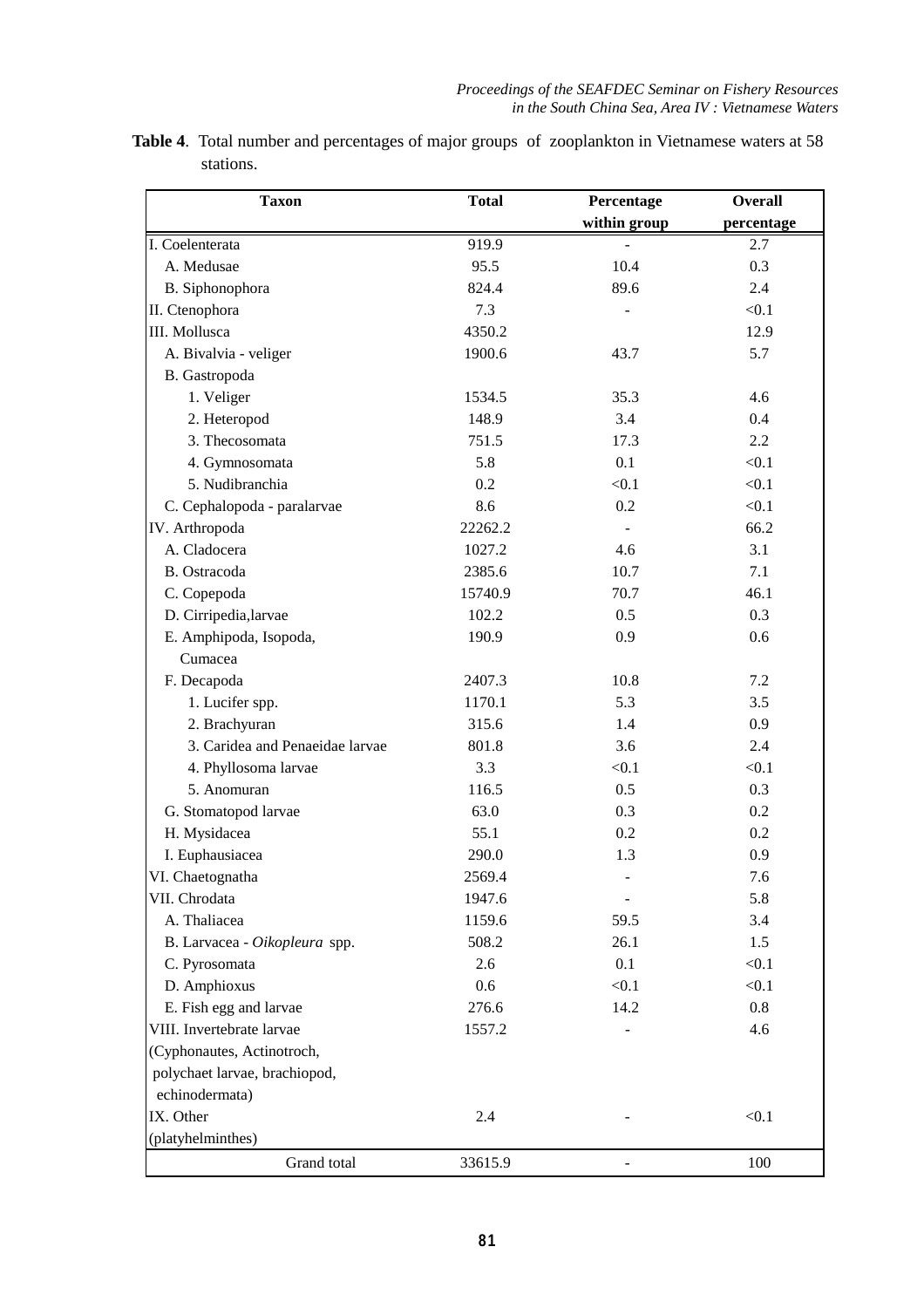# *Southeast Asian Fisheries Development Center* EAFD

#### **Table 5.** Taxonomic list of zooplankton found in Vietnamese waters.

The average abundance of zooplankton :  $+++ = > 10$  ind/m<sup>3</sup>

| <b>Taxon</b>         | <b>Abundance</b> | <b>Taxon</b>          | <b>Abundance</b> |
|----------------------|------------------|-----------------------|------------------|
| Medusae              | $+$              | Shrimp larvae         | $+++$            |
| Siphonophora         | $+++$            | Phyllosoma larvae     | $+$              |
| Ctenophora           | $+$              | Anomura larvae        | $+$              |
| Platyhelminthes      | $+$              | Stomatopoda larvae    | $+$              |
| Cyphonautes, larvae  | $+$              | <b>Bivalve</b> larvae | $+++$            |
| Actinotrocha, larvae | $+$              | Gastropod larvae      | $+++$            |
| Chaetognatha         | $+++$            | Heteropoda            | $+$              |
| Polychaeta           | $+$              | Naked Pteropod        | $+$              |
| Cladocera            | $+++$            | Shelled Pteropoda     | $+++$            |
| Ostracoda            | $+++$            | Nudibranchia          | $+$              |
| Copepoda, larvae     | $+++$            | Cephalopod larvae     | $+$              |
| Cirripedia, larvae   | $+$              | Echinodermata larvae  | $+++$            |
| Amphipoda            | $+$              | Thaliacea             | $+++$            |
| Isopoda              | $^{+}$           | Larvacea              | $++$             |
| Mysidacea            | $+$              | Pyrosomata            | $+$              |
| Cumacea              | $+$              | Amphioxus larvae      | $+$              |
| Euphausiacea         | $+$              | Brachiopoda larvae    | $+$              |
| Lucifer spp.         | $+++$            | Fish eggs             | $+$              |
| Brachyura larvae     | $++$             | Fish larvae           | $+$              |

 $++ = 6 - 10$  ind/m<sup>3</sup>  $+ = 0.5$  ind/m<sup>3</sup>

# **Table 6**. Taxonomic list of zooplankton found in Vietnamese waters. Frequency of occurrence :  $R = Rare$ , C=Common, VC =Very Common

| <b>Taxon</b>         | Frequency      | Taxon                | Frequency      |
|----------------------|----------------|----------------------|----------------|
| Medusae              | VC.            | Shrimp larvae        | V <sub>C</sub> |
| Siphonophora         | <b>VC</b>      | Phyllosoma larvae    | R              |
| Ctenophora           | R              | Anomura larvae       | <b>VC</b>      |
| Platyhelminthes      | $\mathbf{R}$   | Stomatopoda larvae   | V <sub>C</sub> |
| Cyphonautes, larvae  | $\mathcal{C}$  | Bivalve larvae       | <b>VC</b>      |
| Actinotrocha, larvae | $\mathsf{R}$   | Gastropod larvae     | <b>VC</b>      |
| Chaetognatha         | V <sub>C</sub> | Heteropoda           | <b>VC</b>      |
| Polychaeta           | <b>VC</b>      | Naked Pteropod       | $\mathcal{C}$  |
| Cladocera            | V <sub>C</sub> | Shelled Pteropoda    | <b>VC</b>      |
| Ostracoda            | <b>VC</b>      | Nudibranchia         | $\mathbf R$    |
| Copepoda, larvae     | <b>VC</b>      | Cephalopod larvae    | $\mathcal{C}$  |
| Cirripedia, larvae   | <b>VC</b>      | Echinodermata larvae | <b>VC</b>      |
| Amphipoda            | <b>VC</b>      | Thaliacea            | <b>VC</b>      |
| Isopoda              | $\mathbf R$    | Larvacea             | <b>VC</b>      |
| Mysidacea            | V <sub>C</sub> | Pyrosomata           | $\mathcal{C}$  |
| Cumacea              | $\mathbf R$    | Amphioxus larvae     | $\mathbf R$    |
| Euphausiacea         | V <sub>C</sub> | Brachiopoda larvae   | R              |
| Lucifer spp.         | V <sub>C</sub> | Fish eggs            | <b>VC</b>      |
| Brachyura larvae     | <b>VC</b>      | Fish larvae          | <b>VC</b>      |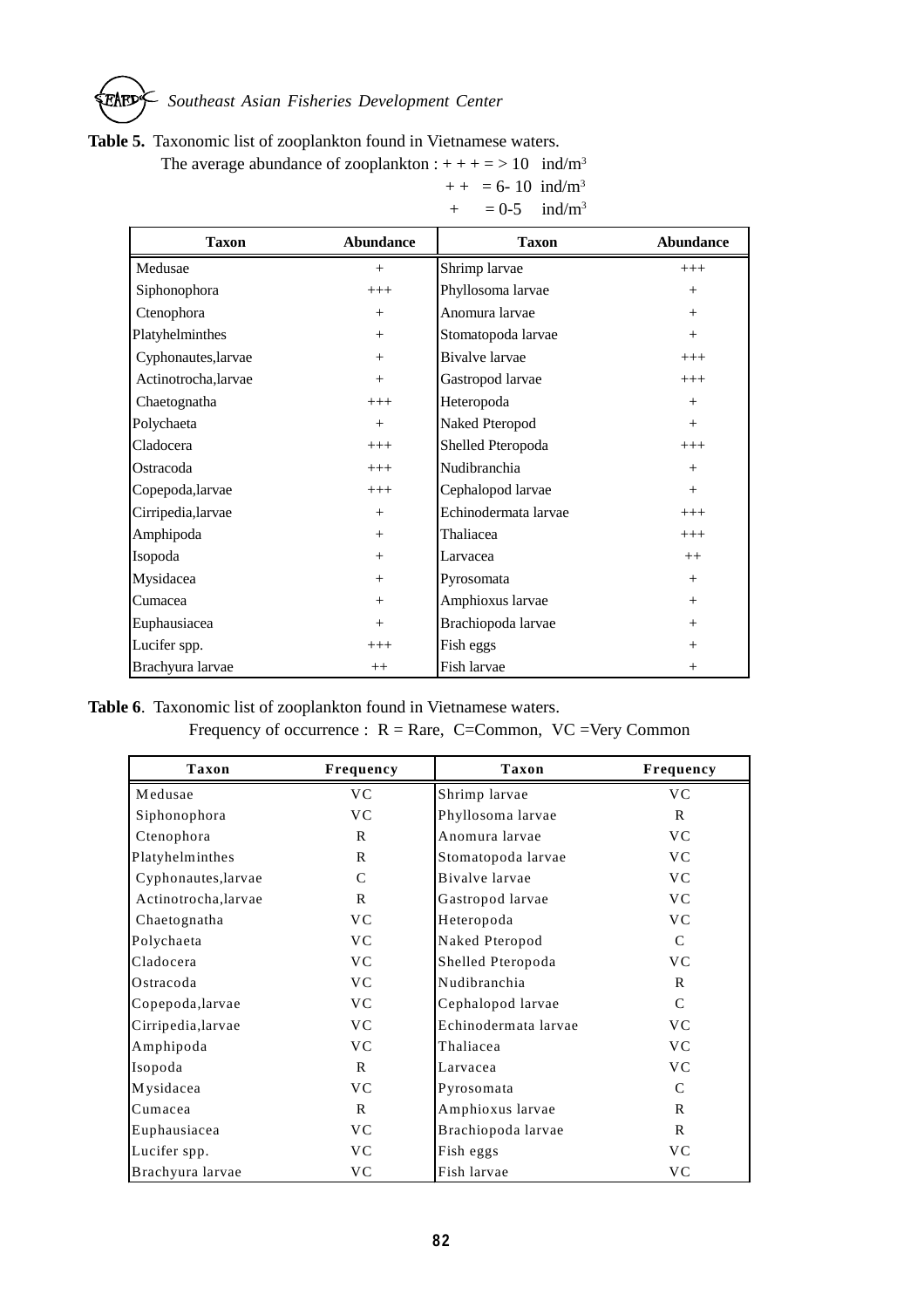At the neritic zone, it showed high biomass and abundance of total zooplankton as well as many groups such as bivalve larvae, gastropod larvae, fish eggs, *Lucifer* spp., medusae, stomatopod larvae, brachyura larvae, shrimp larvae, thecosomata. Some groups have high number at oceanic zone such as Cephalopod paralarvae, Oikopleura, Pyrosomata, and Amphioxus. (Appendix A)

If we separated Vietnamese waters into three part, the upper part (from Hi Phong to Da Nang), the middle part (from Da Nang to Vung Tao) and the lower part (below Vung Tao). The upper part and the lower part showed the highest biomass and abundance of total zooplankton. Most of zooplankton showed the same trend except Amphioxus, Platyhelminthes and Pyrosomata.

#### **The abundance of cephalopod paralarvae**

Cephalopod paralarvae were concentrated. They were classified into 15 genera from 11 families. The list of the classification of cephalopod paralarvae was shown in Appendix B. *Sthenoteuthis oualaniensis* found to be most abundance (294 ind/1000m3 ) followed by *Octopus* Type B (236 ind/ 1000m3 ) and *Enoploteuthis* (169 ind/1000m3 ). *Sthenoteuthis oualaniensis* found mostly in the middle part of Vietnamese waters especially in the oceanic zone. Number of cephalopod paralarvae was shown in Appendix C.

#### **Discussion**

The biomass and abundance of zooplankton in Vietnamese waters in this investigation was higher than in the Gulf of Thailand and the east coast of Peninsular Malaysia and Sabah, Sarawak and Brunei Darussalam waters in the same period [Jivaluk (1999<sup>1</sup>, 1999<sup>2</sup>)]. At the upper part and the lower part of Vietnamese waters where the water depth was less than 200 meters (neritic zone), high biomass and abundance were found. This result coincided with Santhankumari (1991) who found the standing stock was relatively high in the neritic zone of the west coast of India. Fallahi (1993) also found the decreasing of plankton abundance from the littoral zone to pelagic zone in the southern part of Caspian Sea. It was concluded that the upper part and the lower part of Vietnamese waters are more productive than the middle part in this study. Especially in the area below Vung Tao (Station 58) where is a Mekong Delta. The water run off brings a lot of nutrient to the sea and make high productivity in that area. This is true also in the Gulf of Thailand whereas Sudara and Udomkit (1984) found that the major factor influencing the distribution of zooplankton seems to be the amount of nutrients available.

There are many other abiotic and biotic factors which influencing on zooplankton abundance. Temiyavanich (1984) noted that zooplankton abundance had significant correlation to the phytoplankton. Santhankumari (1991) observed standing stock of zooplankton in West Coast of India and found that maximum zooplankton production was noticed with the low temperature and low DO during post-monsoon season. Besides, salinity also affected the zooplankton community structure. Ranta and Vuorinen (1990) concluded that in the Seili area, northern Balti Sea, long-term salinity fluctuation coincided with changes in the meso-plankton community. Difference species and species group correlated differently with the salinity change.

Copepods were the main contributors in the present observation followed by Chaetognatha and Ostracoda. This also holds true for the most zooplankton communities sampled in the world ocean [Wimpenny (1966) and [Omori and Ikeda (1976)]. Hould & Lovdal (1982) shown that copepods are important component of larval fish food. Not only copepod, other small zooplankton (e.g. tintinnids, cladocerans, eggs and larval stages of crustaceans, larval molluscas and unicellular organisms) were also important for fish larvae as well [Nagasawa (1993)] and [Anderson (1994)]. Besides, Barange (1989) concluded that the highest abundance of fish larvae were found between the surface and the thermocline - coinciding with denser concentrations of zooplankton biomass. But in this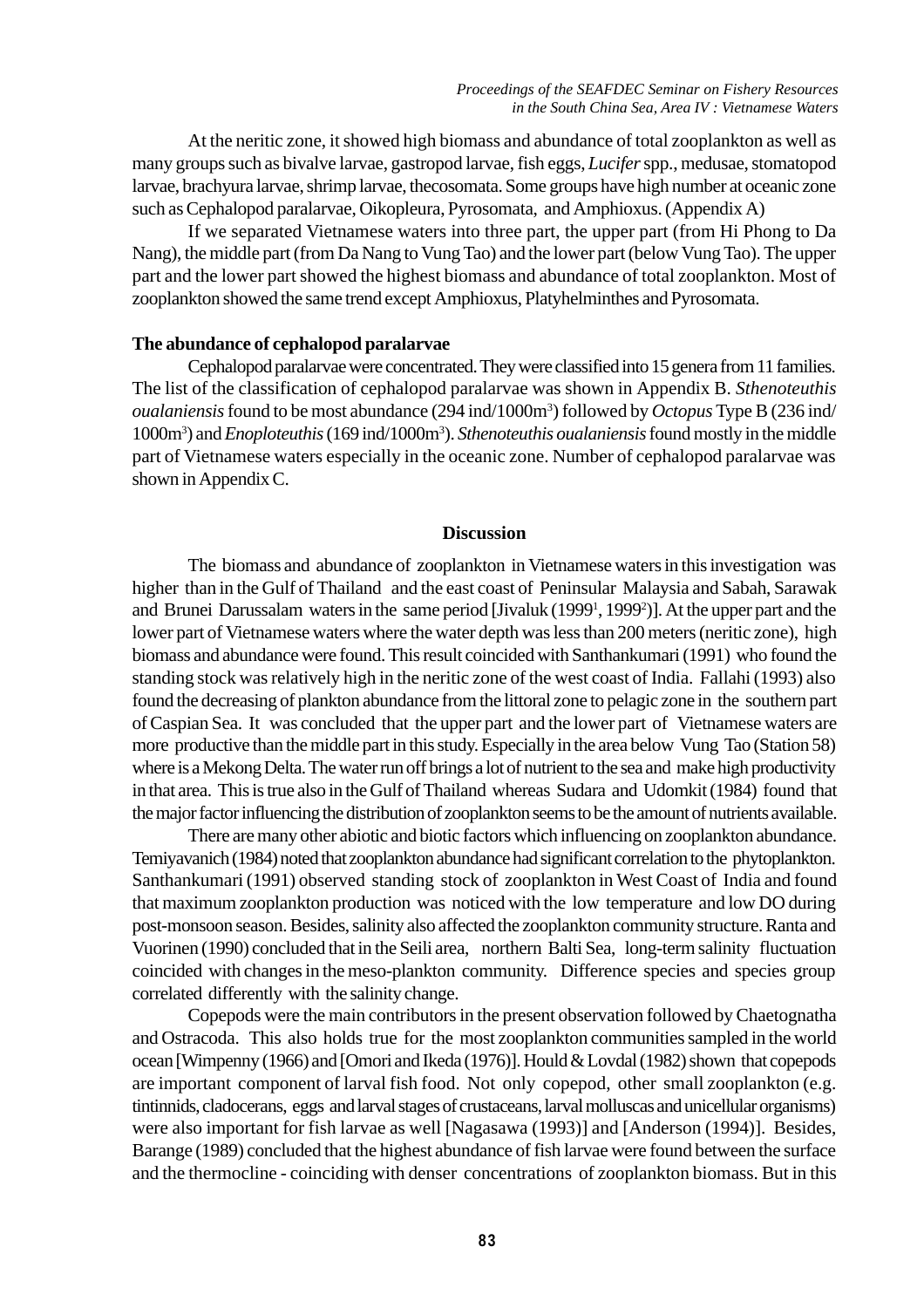# *Southeast Asian Fisheries Development Center*

investigation found no clear relation between fish larvae and the amount of copepod. Same evidence was found by Sameoto(1972). He found no significant correlation between biomass of copepods and the estimated abundance of herring larvae.

Shirota (1966) investigated marine plankton of South Vietnam. He found 763 species of 13 phylum of marine zooplankton. In this study found thirty-seven groups belonging to 11 phylum. Although species composition was not studied. Geographical diversity gradients obtained in this study, based on the groups at the primary sorting level, will serve to give an idea of geographical distributions of animal communities.

Numerous studies point out that zooplankton was affected on fisheries. Jakob *et.al.* (1981) noted that the peak periods in the zooplankton biomass were found to coincide with the peak seasons of pelagic fisheries. Suseelan et al. (1985) found that pelagic fish catch, consisting mostly of anchovies and lesser sardines, showed clear peaks, closely following the primary and secondary peaks of zooplankton. Krisshnapillai (1981) also found that the fish catch/hour was maximum in October which was the most productive month of the zooplankton. In this investigation, we studied only once a year. If we study every month and collect the fish catch/ hour at the same area, we might see some relation between fish catch and zooplankton biomass.

The investigation on cephalopod paralarvae showed that 15 genera belonging to 11 families were found. Some were economic species, found in neretic and oceanic area such as *Sepia* sp., *Loligo* spp. and *Sthenoteuthis oualaniensis*. Some genera occurred only oceanic area such as *Abralia* sp., *Watasenia* sp., *Onychoteuthis* sp., *Ctenopteryx sicula, Nototodarus* sp., *Thysanoteuthis rhombus*?, *Liocranchia* sp., and *Teuthowenia* sp., Duc (1997) reported new data on the cephalopod fauna of Vietnam Sea. He found 69 species of cephalopod belonging to 24 genera, 14 families, 3 orders. Some genera of this investigation were not found in the list of Duc (1997) may be because of the ecology of cephalopod paralarvae itself. They may float over the ocean by the current. Most of deep-sea cephalopod paralarvae act as pelagic zooplankton and swim near surface. After getting older they will stay in the deeper water. Another possible thing is that the way to collect deep-sea samples may not suitable so the adult specimens were never been found.

#### **References**

- Alvarino, A. 1967. The Chaetognatha of the Nation (1959-1961) in the South China Sea. and the Gulf of Thailand. Part I: Systematics. NAGA REPORT Vol. 4 Part 2 Scientific Results of Marine Investigations of the South China Sea and the Gulf of Thailand 1959-1961, Califor nia, 197p.
- Anderson, J.T. 1994. Feeding ecology and condition of larval and pelagic juvenile redfish, *Sebastes* spp. *Mar. Ecol. Prog. Ser*. 104(3), 211-226.
- Bal bontin, F., M., Garreton & J. Neuling. 1986. Stomach content and prey size of the fish larvae from Bransfield Strait (SIBEX-Phase 2, Chile). *Ser. Cient. Inst. Antart. Chil.* 35, 125-144.
- Barange, M. 1989. Daily variation of the zooplankton at a mix station off Namibia. *Collect. Sci. Pap*.16(2), 11-23.
- Cushing, D.H. 1975. Marine ecology and fisheries, Cambridge, 278p.
- Duc, N.X. 1997. New data on the cephalopod fauna (cephalopoda, Mollusca) of Vietnam Sea. *Vietnam National Centre for Natural Science and Technology*, 19(3), 8-13.
- Fallahi, M. 1993. Plankton survey in the southern part of the Caspian Sea*. Iran. Fish Bull*. 4, 3-7.
- Hamon, M. 1956. Chaetognathes recueillis dans la baie de Nhatrang, Cau-Da, Vietnam *Bull. Mus. Hist. Nat. Paris*, 28, 466-473.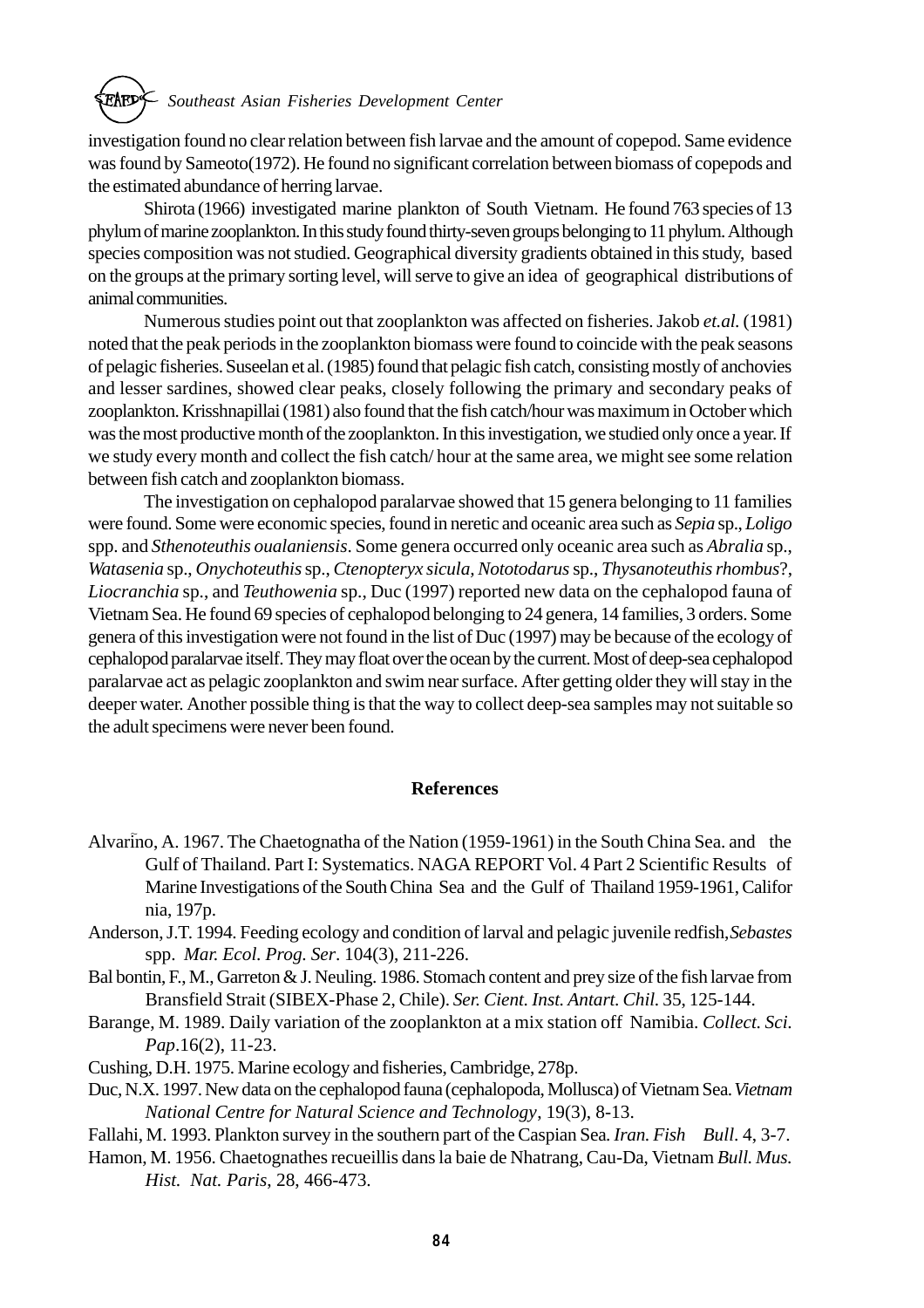- Houde,E.& Lovdal,J.D. 1982. Variability in Ichthyoplankton and microzooplankton abundance and feeding of fish larvae in Biscayne Bay, Florida. *Est.Coast.Sh.Sci.* 18, 403-419.
- Jacob, R.M., N.K. 1981. Ramachandram & K.R. Vasantha: Zooplankton in relation to hydrography and pelagic fisheries in the inshore waters of Virinjam, Trivandrum. *J. Mar.Biol. Assoc. India.* 23(1-2),62-76.
- Jivaluk, J.1999a. Distribution, abundance and composition of zooplankton in the South China Sea, Area I: Gulf of Thailand and East Coast of Pennisular Malaysia. Prodeeding of the first Technical Seminar on Marine Fishery Resource Survey in the South China Sea,Area I: Gulf of Thailand and East Coast of Pennisular Malaysia. ,24-26 Nov 1997 Bangkok Thailand, Southeast Asian Fisheries Development Center 1999,pp.256-284.
- Jivaluk, J.1999b. Distribution, abundance and composition of zooplankton in the South China Sea, Area II: Sabah, Sarawak and Brunei Darussalam Waters. Proceeding of the second Technical Seminar on Marine Fishery Resource Survey in the South China Sea,Area II: Sabah, Sarawak and Brunei Darussalam Waters,14-15 Dec 1998 Kaula Lumpur Malaysia, Southeast Asian Fisheries Development Center 1999, pp.288-309.
- Krisshnapillai, S. & G.J. Subramonia Bhat. 1981. Note on the abundance of zooplankton and trawler catch during the post monsoon months along the northwest coast of India. J*. Mar. Biol. Assoc. India.* 23(1-2),208-211.
- Kubodera T. and T. Okutani. 1981. The Systematics and Identification of Larval Cephalopods from the Northern North Pacific. *Res. Inst. Pac.Fish., Hokkaido Univ*., Special vol., 131-159.
- Nagasawa, T. 1993. Planktonic larvae and pelagic juveniles of the rockfish, *Sebastes minor*(Scorpaenidae). *Jap. J. Ichthyol*. 40(1), 87-97.
- Okutani, T. 1996. Studies on Early Life History of Decapodan Mollusca-II. Planktonic Larvae of Decapodan Cephalopods from the Northern North Pacific in Summer Seasons during 1952- 1959. *Bull. Tokai Reg. Fish.Res.Lab*., No. 45, 61-79.
- Okutani, T. 1968. Studies on Early Life History of Decapodan Mollusca- III. Systematics and Distribution of Larvae of Decapod Cephalopods Collected from the Sea Surface on the Pacific Coast of Japan, 1960-1965. *Bull. Tokai Reg. Fish. Lab*., No. 55, 9-57.
- Okutani T. and McGowan J.A. 1969. Systematics, Distribution and Abundance of the Epiplanktonic Squid (Cephalopoda, Decapoda) Larvae of the California Current April, 1954-March, 1957. Bulletin of the Scripps Institution of Oceanography, University of California Press, Vol. 14, 90p.
- Omori, M and Ikeda, T. 1976. Methods in marine zooplankton ecology. A Wiley-Interscience Publication, 332p.
- Ranta, E. and Vuorinen, I. 1990. Changes of species abundance relations in marine meso-zooplankton at Seili, northern Balti Sea in 1967-1975. *Aqua Fenn*., Vol 20(2), 171-180.
- Santhankumari, V. 1991. Zooplankton standing stock and community structure along Karnataka Coast, west coast of India. *J. India. Fish Assoc*. 21, 21-30.
- Sameoto, D.D. 1972. Distribution of Herring (*Cluplea harengus*) larvae along the southern coast of Nova Scotia with observations on their growth and condition factor. *J. Fish. Res. Bd. Cand.*, 29, 507-515.
- Shirota, A. 1966. The plankton of South Viet-Nam: Freshwater and Marine plankton.Over.Tech.Coop. Agen. Japan, 489p.
- Shirota, A. 1967a. The relationship between the growth of fish, Pomacentridae, and the amount of marine zoo plankton, Copepoda, consumed by fish, South Vietnam, *Inf. Bull. Plank. Vietnam* Vol 1, 22-36.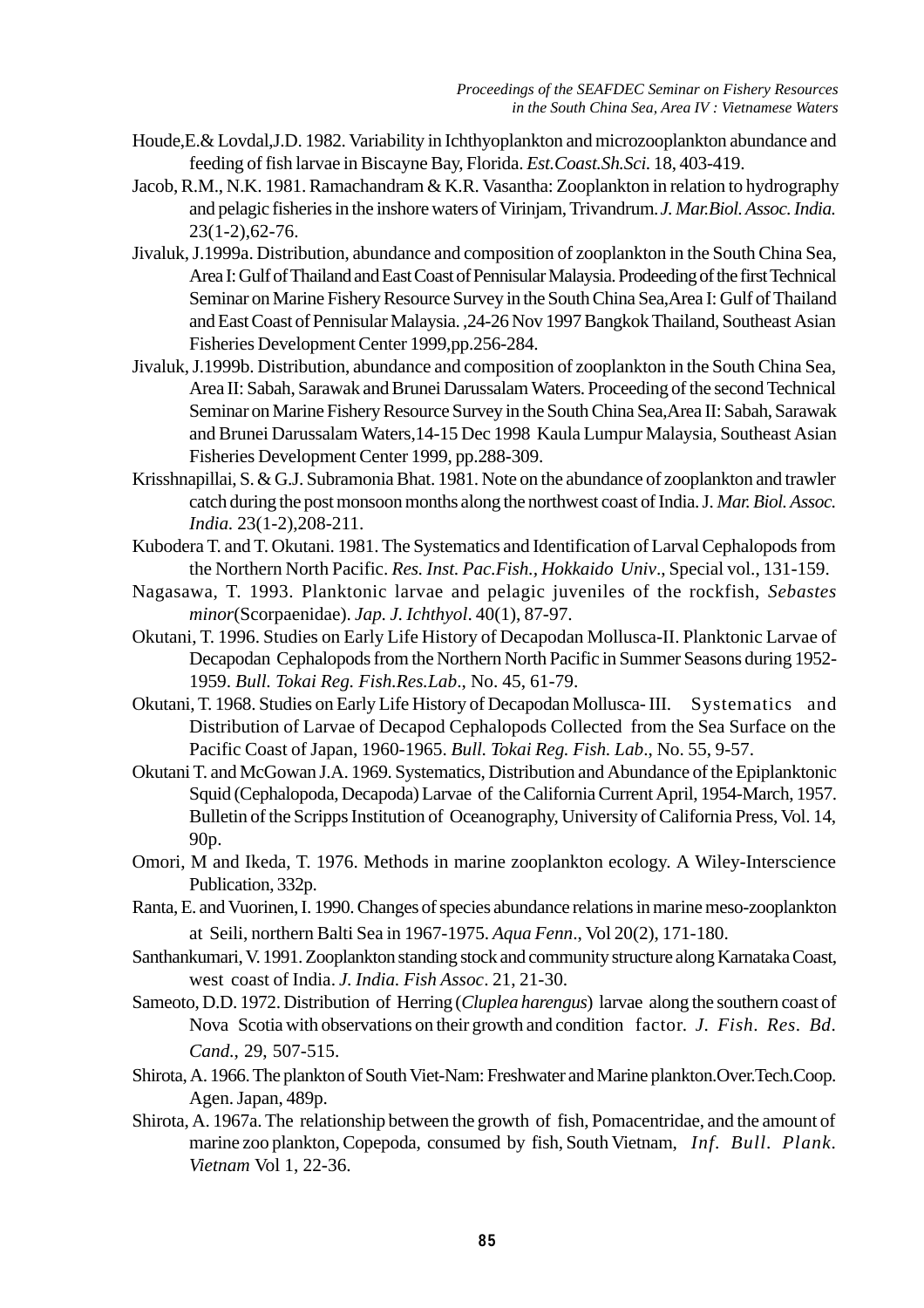

- Shirota, A. 1967b. The relationship between plankton and the environment in Natrang Bay and the surrounding areas, South Vietnam. *Inf. Bull. Plank. Vietnam* Vol 1, 82-100.
- Sudara, S. and Udomkit, A. 1984. Distribution of inportant zooplankton in the Inner part of the Gulf of Thai land. Proceedings of the third seminar on 'The water quality and the quality of living re sources in Thai Waters'., pp. 425-435.
- Suseelan C., P.P. Pillai, M.A. Pillai and K.R. Nair. 1985. Some observations on the trend of zooplankton and its probable influence on local pelagic fisheries at Colachel during 1973-1974. Indian J. Fish. 32(3): 375-386. *Trivandrum. J. Mar. Biol. Assoc. India*. 23(1-2), 62-76.
- Sweeney, M.J., C.F.E. Roper, K.M. Man, M.R.Clarke, and S.v. Boletzky. 1992. Larval and Juvenile Cephalopods: A manual for Their Identif icati on. Smithsonian Institution Press Washington, D.C., 282p.
- Temiyavanich, S. 1984. Distribution and abundance of zooplankton along the Eastern Coastline of the Inner Gulf of Thailand. Proceedings of the third seminar on 'The water quality and the quality of living resources in Thai Waters'., pp. 254 -257.
- Tsuchiya, K. T. Nagasawa and S. Kasahara. 1991. Cephalopod Paralarvae (Excluding Ommastrephidae) Col lected from the Western Japan Sea and Northern Sector of the East China Sea during 1987-1988: Preliminary Classification and Diatribution. *Bull. Japan Sea Natl. Fish. Res. Inst*., 41, 43-71.
- Wimpenny, R.S. 1966. The plankton of the sea. Faber and Faber LTD, London, 426p.
- Yamamoto, K. and T. 1975. Okutani: Studies on Early Life History of Decapodan Mollusca-V. Systematics and Distribution of Epipelagic larvae of Decapod Cephalopods in the Southwestern Waters of Japan during the Summer in 1970. *Bull. Tokai Reg. Fish. Lab*., No. 83, 45-96 .
- Young R.E. and R.F. Harman. 1985. Early Life History Stages of Enoploteuthin Squids (Cephalopoda: Teuthoidea: Enoploteuthidae) from Hawaiian Waters. *Vie Milieu*, 35(3/4), 181-201.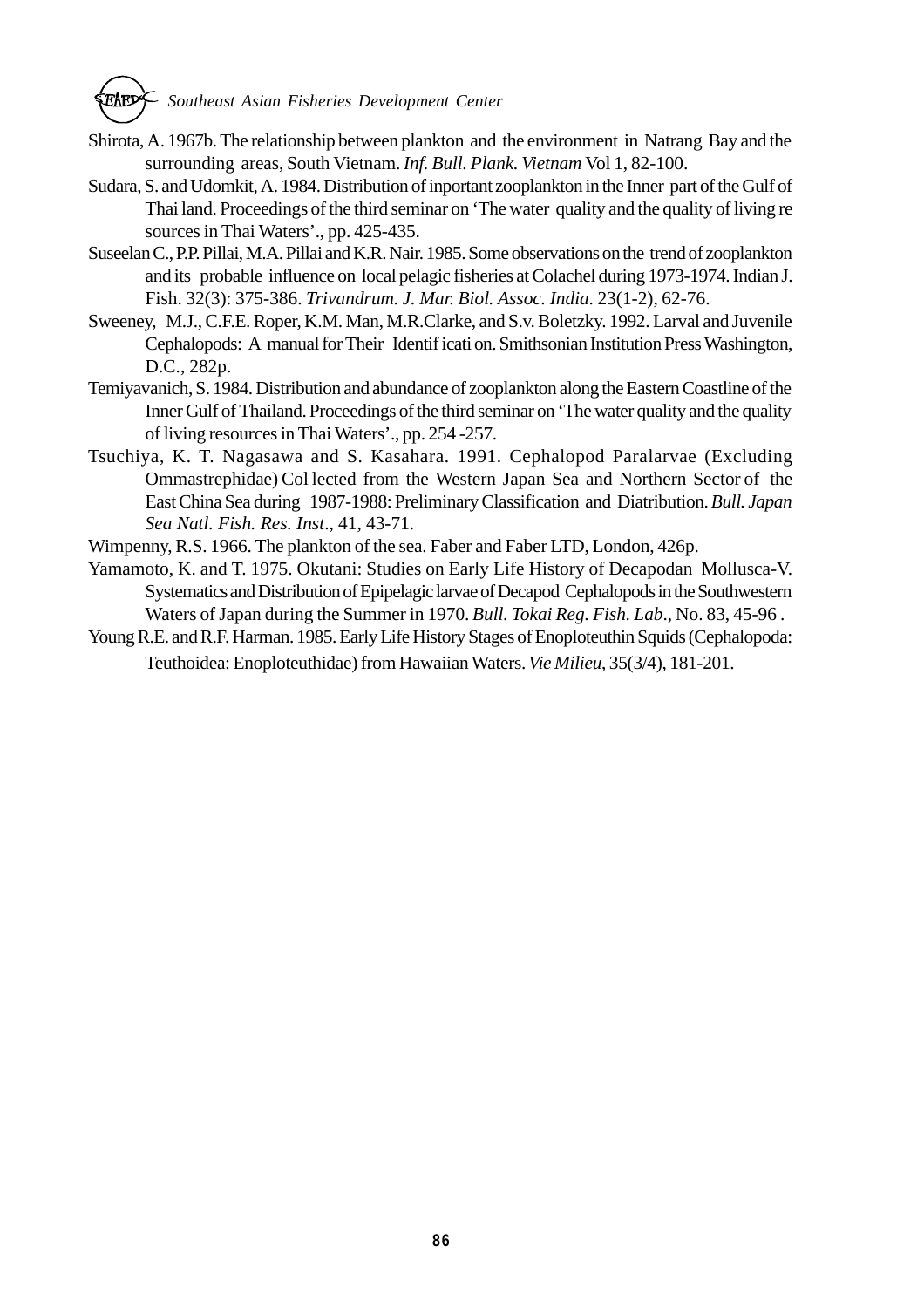Distribution and abundance of total zooplankton, total biomass, Copepod, Chaetognatha, Siphonophora and Cladocera of Vietnamese waters from 21 April - 5 June 1999.

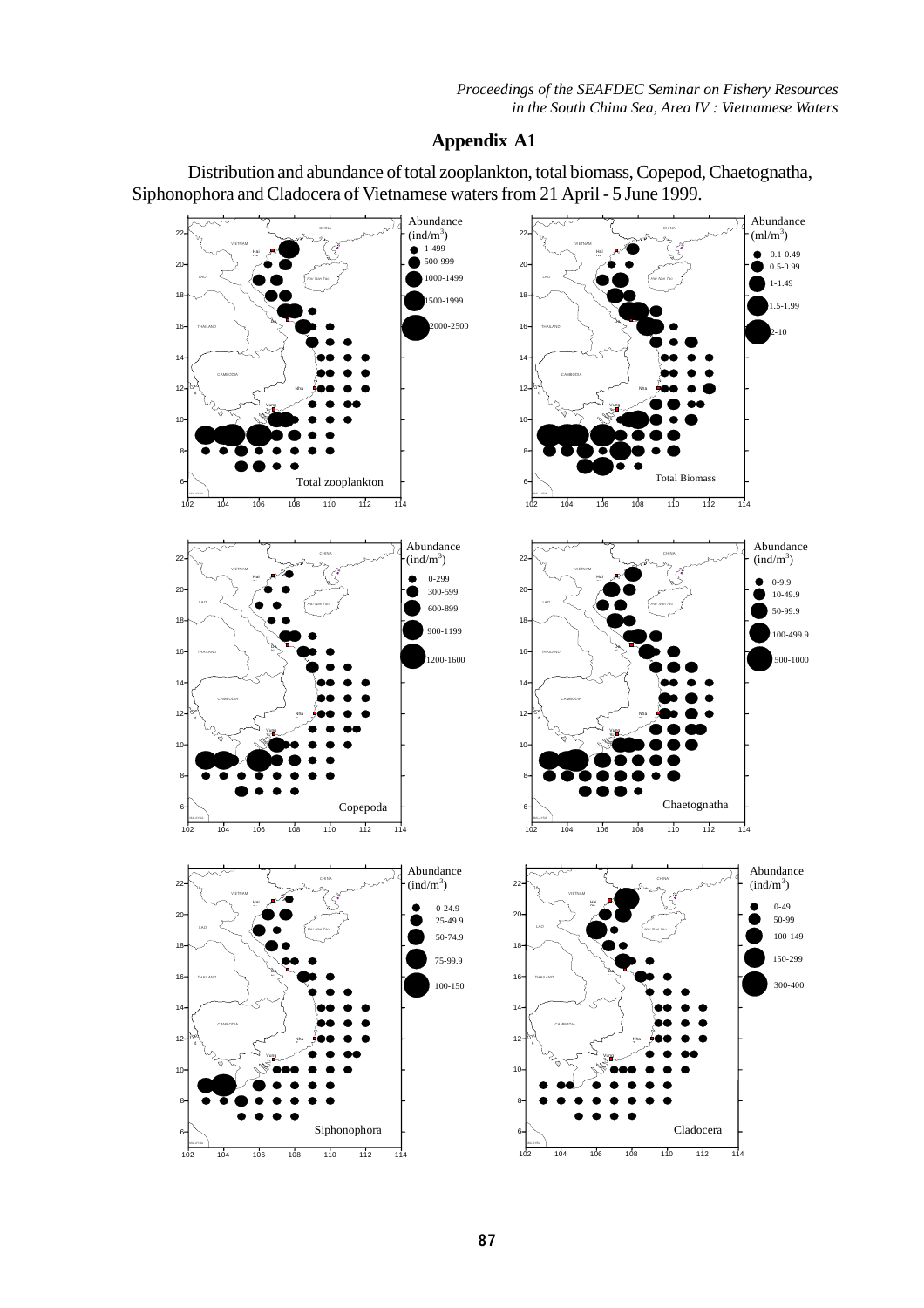

Distribution and abundance of Ostracoda, *Lucifer* spp.Bivalvia veliger, Gastropoda veliger, Thecosomata and Thaliacea of Vietnamese waters from 21 April-5 June 1999.

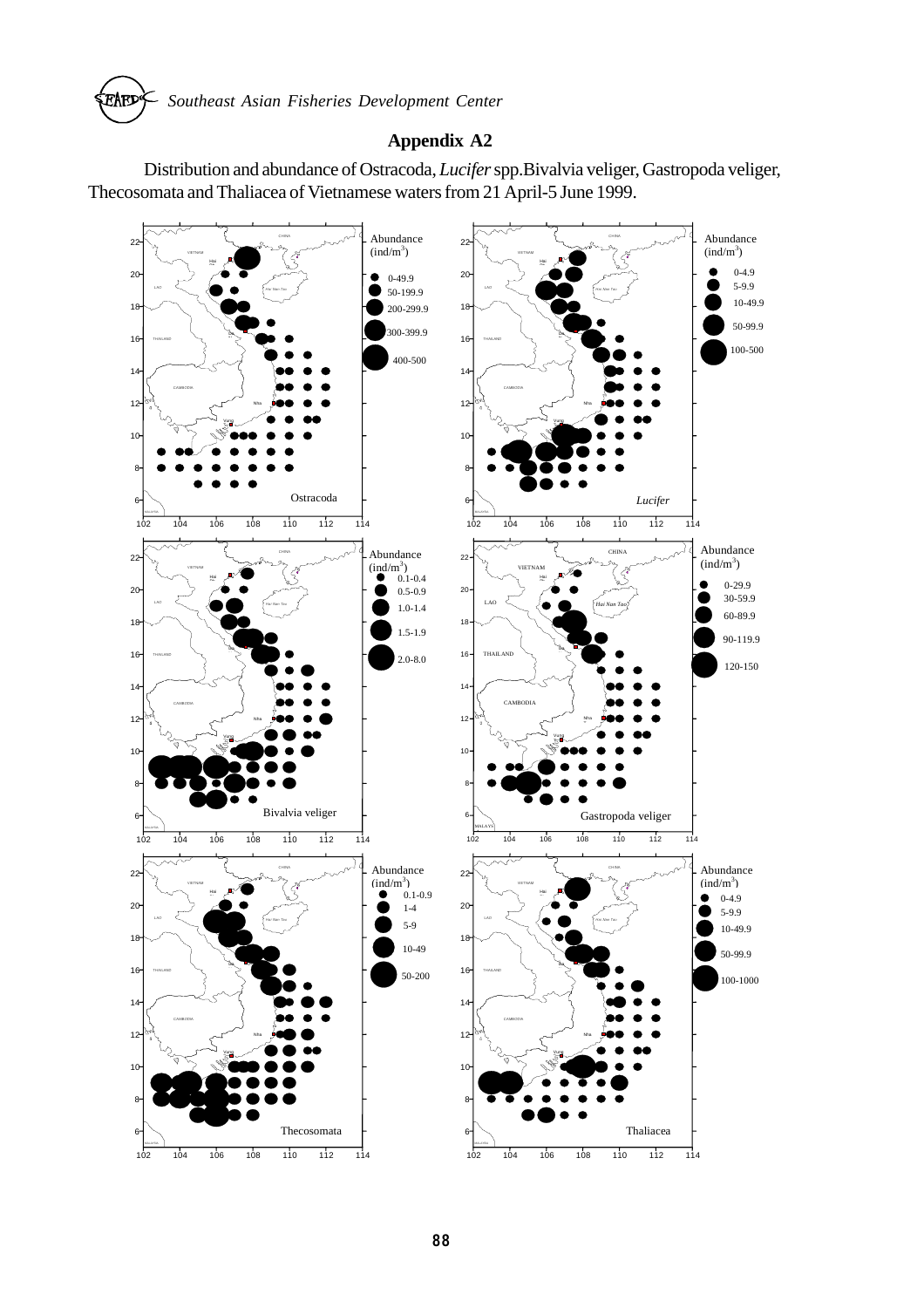Distribution and abundance of fish egg, fish larvae, shrimp larvae, Stomatopoda larvae, Phyllosoma larvae and Brachyura larvae of Vietnamese waters from 21 April-5 June 1999.

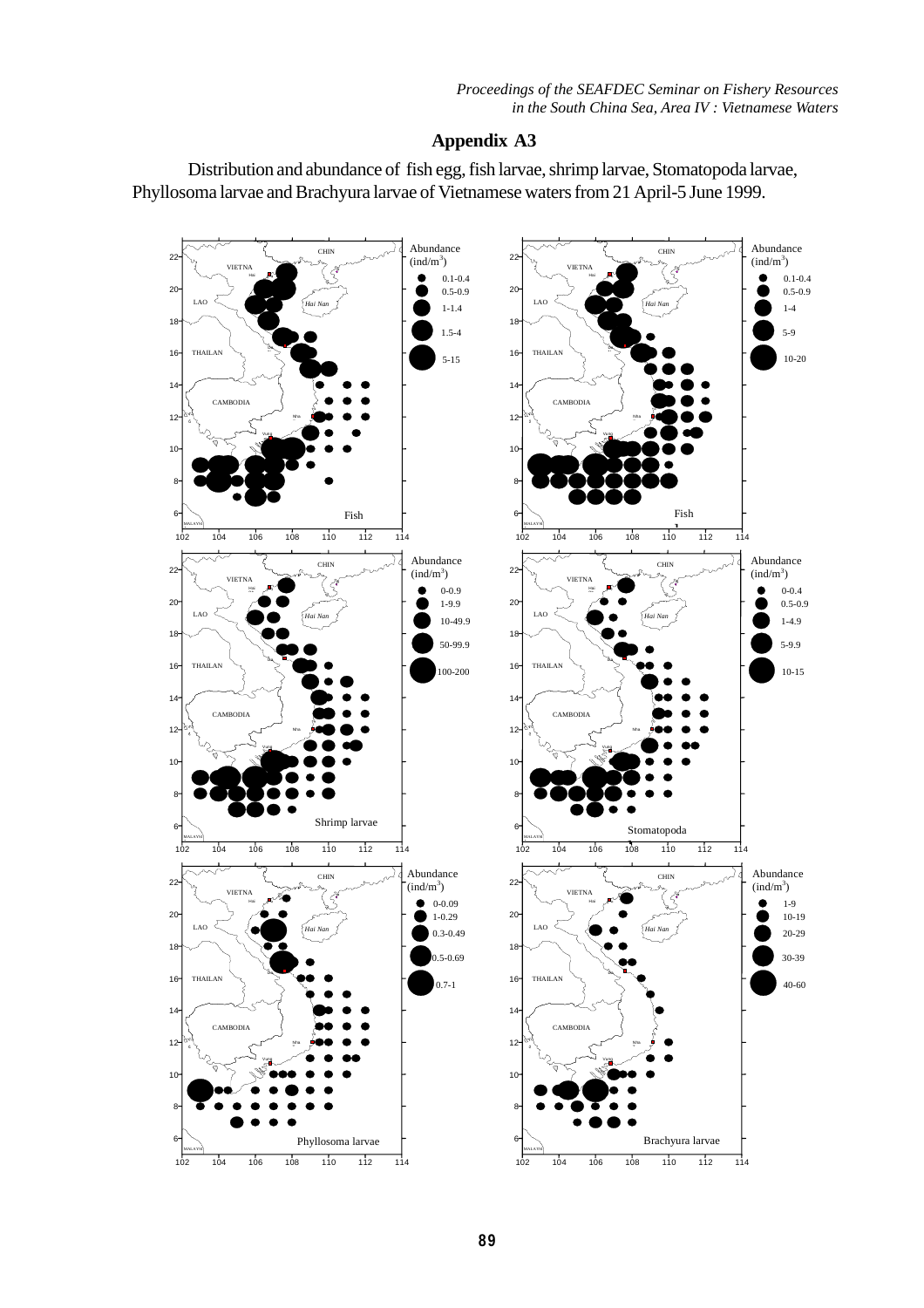

Distribution and abundance of Pyrosomata, Larvaceans,Echinodermata larvae, Cephalopod paralarvae, *Sthenoteuthis ouaraniensis* and *Loligo* sp. of Vietnamese waters from 21 April -5 June 1999.

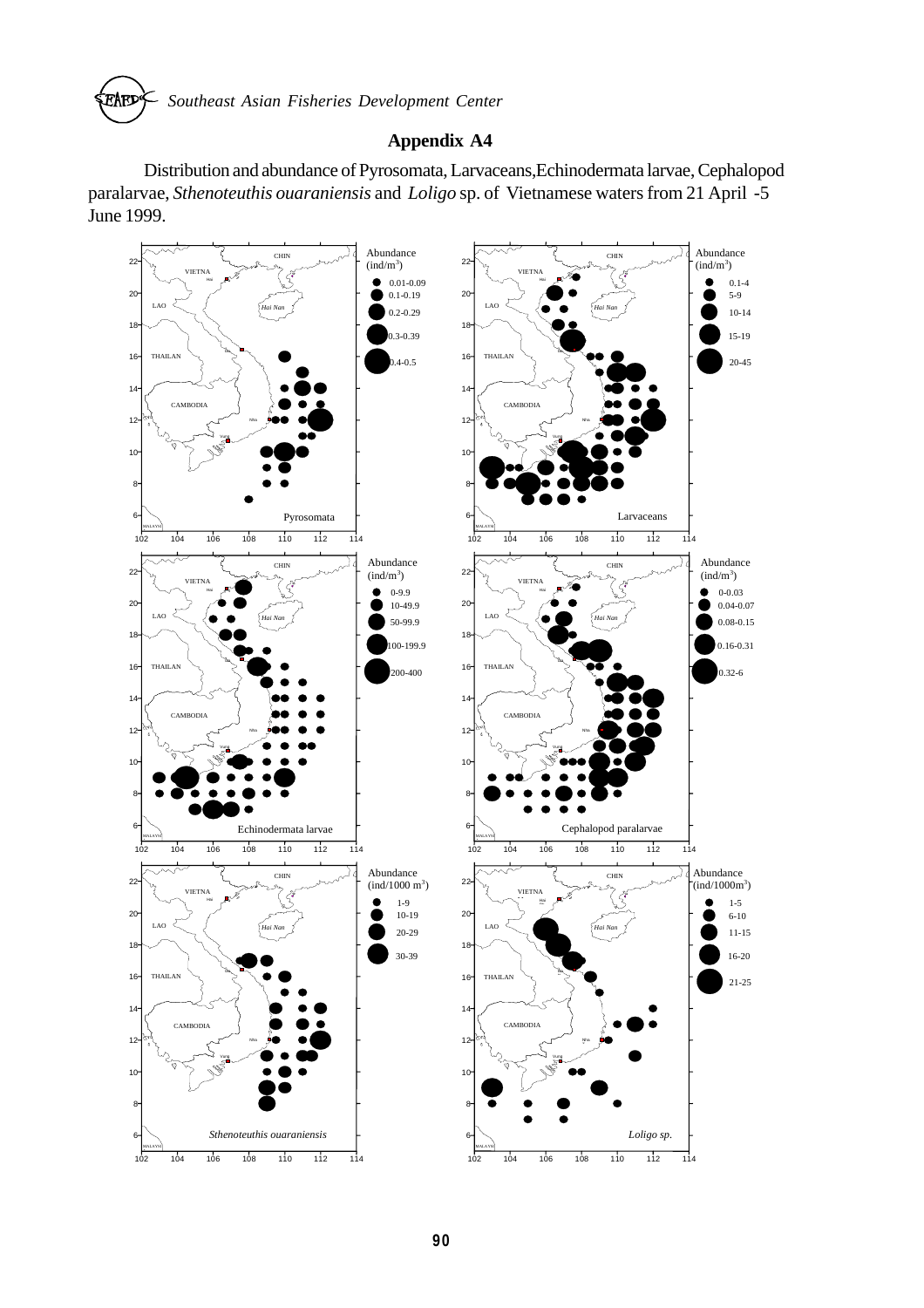*Proceedings of the SEAFDEC Seminar on Fishery Resources in the South China Sea, Area IV : Vietnamese Waters*

#### **Appendix B**

Cephalopoda paralarvae species list

Class Cephalopoda cuvier, 1798 Subclass Coleoida Bather, 1888 Superorder Decebrachia Stolley, 1919 Order Sepiida Naef, 1916 Family Sepiidae Keferstein, 1866 *Sepia* sp. Linnaeus, 1758 Order Sepiolida (non sensu Fioroni, 1981) Family Sepiolidae Leach, 1817 Subfamily Sepiolinae Leach, 1817 *Inioteuthis* sp. Verril, 1881 Order Teuthida Naef, 1916 Suborder Myobsida Orbigny, 1845 Family Loliginidae Steenstrup, 1861 Subfamily Loligininae Naef, 1921 *Loligo* spp. Schneider, 1784 Suborder Oegopsida Orbigny, 1845 Family Enoploteuthidae Pfeffer, 1900 *Enoploteuthis* sp.Orbigny, 1839 *Abralia* sp. Gray, 1849 *Watasenia* sp. Ishikawa, 1913 Family Onychoteuthidae Gray, 1849 *Onychoteuthis* sp. Lichtenstein, 1818 Family Ctnopterygidae Grimpe, 1922 *Ctenopteryx sicula* AppellÖf, 1899 Family Ommastrephidae Steenstrup, 1857 Subfamily Todarodinae Adam, 1960 *Nototodarus* sp. Pfeffer, 1912 Subfamily Ommastrephinae Steenstrup, 1857 *Sthenoteuthis oualaniensis* Lesson, 1830 Family Thysanoteuthis *Thysanoteuthis rhombus* Troschel, 1857 Family Cranchiidae Prosch, 1849 Subfamily Cranchiinae Prosch, 1849 *Liocranchia* sp. Pfeffer, 1884 Subfamily Taoniinae Pfeffer, 1912 *Teuthowenia* sp. Chun, 1910 Superorder Octobrachia Fioroni, 1981 Order Octopoda Leach, 1818 Family Octopus Cuvier, 1797 *Octopus defilippi* Verany, 1851 *Octopus* Type A *Octopus* Type B *Octopus* Type C Family Tremoctopodidae Tryron, 1879 *Tremoctopus* sp. Delle Chiaje, 1830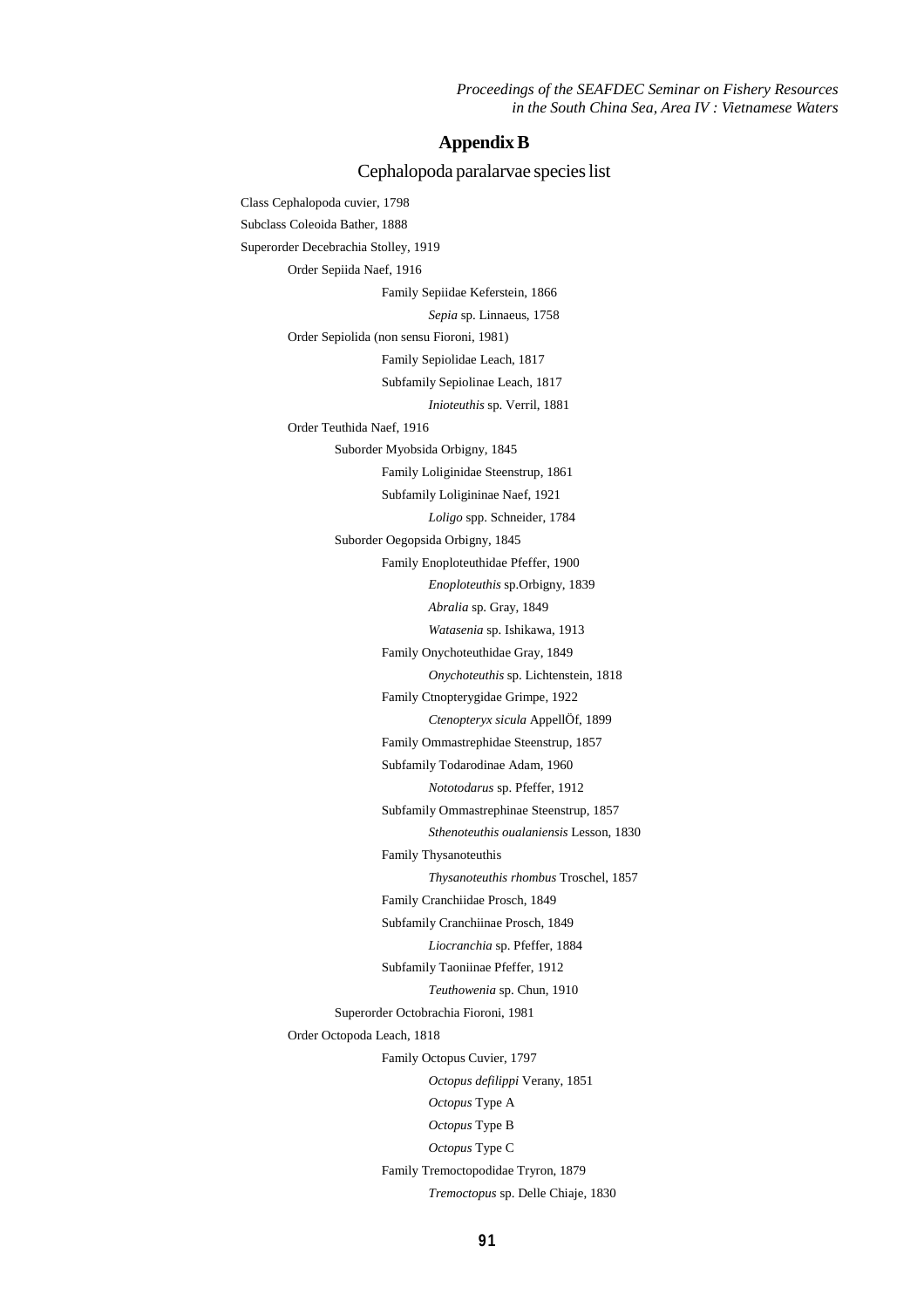*Southeast Asian Fisheries Development Center* EAED

# **Appendix C**

Number of Cephalopod paralarvae per 1000 m<sup>3</sup> at 58 stations of Vietnamese Waters during 21 April -5 June 1999.

|                            |                |          |                  |                |              |                |                | <b>Stations</b> |                  |                |                |                |                |                |                  |
|----------------------------|----------------|----------|------------------|----------------|--------------|----------------|----------------|-----------------|------------------|----------------|----------------|----------------|----------------|----------------|------------------|
|                            | 1              | 2        | 3                | 4              | 5            | 6              | 7              | 8               | 9                | 10             | 11             | 12             | 13             | 14             | 15               |
| Sepia sp.                  | $\theta$       | $\Omega$ | $\overline{0}$   | $\theta$       | $\theta$     | $\mathbf{0}$   | $\mathbf{0}$   | $\mathbf{0}$    | $\overline{0}$   | $\theta$       | $\overline{0}$ | $\mathbf{0}$   | $\theta$       | $\mathbf{0}$   | $\vert 0 \vert$  |
| Inioteuthis sp.            | 0              | 0        | $\boldsymbol{0}$ | $\overline{0}$ | $\Omega$     | $\mathbf{0}$   | $\mathbf{0}$   | $\overline{0}$  | 2                | 2              | $\overline{0}$ | $\overline{4}$ | $\overline{c}$ | $\Omega$       | 0                |
| Loligo spp.                | $\overline{0}$ | 0        | $\theta$         | 22             | $\mathbf{0}$ | $\mathbf{0}$   | 21             | 20              | 2                | $\mathbf{0}$   | $\mathbf{0}$   | $\mathbf{0}$   | 7              | 5              | $\vert 0 \vert$  |
| Enoploteuthis sp.          | $\overline{0}$ | 0        | $\theta$         | $\mathbf{0}$   | $\Omega$     | 9              | $\Omega$       | $\theta$        | $\overline{0}$   | $\Omega$       | 14             | $\mathbf{0}$   | $\Omega$       | $\mathbf{0}$   | 22               |
| Abralia sp.                | 0              | 0        | $\theta$         | $\mathbf{0}$   | 0            | $\mathbf{0}$   | $\theta$       | $\theta$        | 18               | $\theta$       | 7              | $\mathbf{0}$   | $\Omega$       | $\theta$       | $\mathbf{0}$     |
| Watasenia sp.              | $\overline{0}$ | 0        | $\theta$         | $\theta$       | $\mathbf{0}$ | $\mathbf{0}$   | $\mathbf{0}$   | $\theta$        | $\boldsymbol{0}$ | 7              | $\mathbf{0}$   | $\mathbf{0}$   | $\Omega$       | $\theta$       | 13               |
| Onychoteuthis sp.          | $\Omega$       | 0        | $\theta$         | $\theta$       | $\Omega$     | $\mathbf{0}$   | $\Omega$       | $\Omega$        | $\overline{0}$   | $\Omega$       | $\Omega$       | $\mathbf{0}$   | $\Omega$       | $\Omega$       | 6 <sup>1</sup>   |
| Ctenopteryx sicula         | 0              | 0        | $\theta$         | $\mathbf{0}$   | $\Omega$     | $\mathbf{0}$   | $\mathbf{0}$   | $\overline{0}$  | $\theta$         | $\Omega$       | $\overline{0}$ | $\mathbf{0}$   | $\Omega$       | $\mathbf{0}$   | 0                |
| Nototodarus sp.            | $\overline{0}$ | 0        | $\theta$         | $\theta$       | $\mathbf{0}$ | $\mathbf{0}$   | $\mathbf{0}$   | $\theta$        | 10               | $\mathbf{0}$   | 5              | $\mathbf{0}$   | $\Omega$       | $\mathbf{0}$   | $\vert 0 \vert$  |
| Sthenoteuthis ouglaniensis | 0              | 0        | $\theta$         | $\mathbf{0}$   | 0            | $\mathbf{0}$   | $\mathbf{0}$   | 5               | 28               | 11             | 14             | $\overline{4}$ | $\Omega$       | $\mathbf{0}$   | 6 <sup>1</sup>   |
| Thysanoteuthis rhombus     | $\Omega$       | 0        | $\theta$         | $\mathbf{0}$   | $\Omega$     | $\mathbf{0}$   | $\mathbf{0}$   | $\theta$        | $\theta$         | $\Omega$       | $\Omega$       | $\mathbf{0}$   | $\Omega$       | $\overline{0}$ | $\vert 0 \vert$  |
| Liocranchia sp.            | $\theta$       | 0        | $\theta$         | $\theta$       | $\Omega$     | $\mathbf{0}$   | $\Omega$       | $\Omega$        | $\theta$         | $\Omega$       | $\overline{0}$ | $\overline{0}$ | $\Omega$       | $\Omega$       | 0                |
| Teuthowenia sp.            | 0              | 0        | $\theta$         | $\Omega$       | $\Omega$     | $\overline{0}$ | $\Omega$       | $\Omega$        | $\mathbf{0}$     | $\Omega$       | $\Omega$       | $\overline{0}$ | $\Omega$       | $\Omega$       | 0                |
| Octopus defilippi          | $\overline{0}$ | 0        | $\theta$         | $\theta$       | $\Omega$     | $\mathbf{0}$   | $\mathbf{0}$   | $\mathbf{0}$    | $\theta$         | $\theta$       | $\mathbf{0}$   | $\overline{0}$ | $\Omega$       | $\mathbf{0}$   | $\vert 0 \vert$  |
| Octopus Type A             | 0              | 0        | $\overline{0}$   | $\overline{0}$ | $\mathbf{0}$ | $\mathbf{0}$   | 2              | $\theta$        | $\overline{0}$   | 2              | $\overline{0}$ | $\mathbf{0}$   | $\theta$       | $\theta$       | $\vert 0 \vert$  |
| Octopus Type B             | 4              | 0        | $\mathbf{0}$     | $\Omega$       | $\Omega$     | $\mathbf{0}$   | $\Omega$       | 5               | 6                | 7              | 5              | $\overline{4}$ | $\Omega$       | $\Omega$       | 41               |
| Octopus Type C             | $\overline{0}$ | 0        | $\overline{0}$   | $\Omega$       | $\Omega$     | $\mathbf{0}$   | $\Omega$       | $\Omega$        | 2                | $\overline{c}$ | $\Omega$       | $\overline{2}$ | $\Omega$       | $\Omega$       | $\boldsymbol{2}$ |
| Tremooctopus sp.           | 0              | 0        | $\overline{0}$   | $\mathbf{0}$   | $\Omega$     | $\mathbf{0}$   | $\Omega$       | $\Omega$        | $\theta$         | $\Omega$       | $\mathbf{0}$   | $\overline{c}$ | $\Omega$       | $\mathbf{0}$   | $\vert 0 \vert$  |
| unknown                    | $\overline{0}$ | 0        | $\overline{0}$   | $\mathbf{0}$   | 0            | $\mathbf{0}$   | $\overline{0}$ | $\overline{0}$  | 2                | $\theta$       | $\overline{0}$ | 4              | $\Omega$       | $\mathbf{0}$   | 6 <sup>1</sup>   |
| Total                      | 4              | 0        | $\overline{0}$   | 22             | $\mathbf{0}$ | 9              | 24             | 29              | 71               | 31             | 44             | 21             | 10             | 5              | 97               |

|                            |              |                |              |              |              |                |                | <b>Stations</b> |                |          |              |                |          |                |                 |
|----------------------------|--------------|----------------|--------------|--------------|--------------|----------------|----------------|-----------------|----------------|----------|--------------|----------------|----------|----------------|-----------------|
|                            | 16           | 17             | 18           | 19           | 20           | 21             | 22             | 23              | 24             | 25       | 26           | 27             | 28       | 29             | 30              |
| Sepia sp.                  | $\Omega$     | $\theta$       | $\Omega$     | $\Omega$     | $\Omega$     | $\overline{0}$ | $\Omega$       | 2               | $\overline{0}$ | $\theta$ | $\Omega$     | $\Omega$       | $\Omega$ | $\Omega$       | $\vert 0 \vert$ |
| <i>Inioteuthis</i> sp.     | 0            | $\mathbf{0}$   | $\mathbf{0}$ | $\Omega$     | $\mathbf{0}$ | $\mathbf{0}$   | $\overline{0}$ | 4               | $\mathbf{0}$   | $\Omega$ | $\mathbf{0}$ | $\mathbf{0}$   | $\Omega$ | $\mathbf{0}$   | $\overline{0}$  |
| Loligo spp.                | $\mathbf{0}$ | 4              | $\mathbf{0}$ | $\mathbf{0}$ | $\mathbf{0}$ | $\mathbf{0}$   | 2              | 12              | $\overline{2}$ | $\theta$ | $\mathbf{0}$ | $\mathbf{0}$   | 2        | $\mathbf{0}$   | $\vert 0 \vert$ |
| <i>Enoploteuthis</i> sp.   | 6            | $\Omega$       | $\mathbf{0}$ | $\Omega$     | $\Omega$     | $\overline{0}$ | $\Omega$       | $\Omega$        | $\overline{c}$ | 11       | 57           | 6              | $\Omega$ | $\Omega$       | $\vert 0 \vert$ |
| Abralia sp.                | 0            | $\Omega$       | $\mathbf{0}$ | 2            | $\Omega$     | $\mathbf{0}$   | $\overline{0}$ | $\Omega$        | 8              | $\Omega$ | $\theta$     | $\mathbf{0}$   | $\Omega$ | $\mathbf{0}$   | 0               |
| Watasenia sp.              | $\Omega$     | 2              | 2            | 7            | $\mathbf{0}$ | $\mathbf{0}$   | 5              | 2               | 4              | $\theta$ | 12           | $\overline{0}$ | 2        | $\mathbf{0}$   | 0               |
| Onychoteuthis sp.          | 12           | 22             | $\Omega$     | $\Omega$     | 9            | $\overline{0}$ | 2              | 6               | 10             | 11       | 6            | $\overline{0}$ | 2        | $\Omega$       | $\overline{4}$  |
| Ctenopteryx sicula         | 21           | 2              | $\mathbf{0}$ | $\Omega$     | $\Omega$     | $\mathbf{0}$   | $\Omega$       | $\Omega$        | $\mathbf{0}$   | $\Omega$ | $\Omega$     | $\Omega$       | $\Omega$ | $\Omega$       | $\vert 0 \vert$ |
| Nototodarus sp.            | 0            | 5              | $\mathbf{0}$ | $\Omega$     | $\Omega$     | $\mathbf{0}$   | $\Omega$       | $\overline{4}$  | $\Omega$       | 6        | $\Omega$     | $\overline{0}$ | $\Omega$ | $\overline{2}$ | $\vert 0 \vert$ |
| Sthenoteuthis ouglaniensis | 3            | 14             | 2            | $\Omega$     | 12           | 13             | $\Omega$       | 10              | 8              | 31       | 6            | $\overline{0}$ | 5        | 11             | $\overline{c}$  |
| Thysanoteuthis rhombus     | 0            | 5              | $\mathbf{0}$ | $\Omega$     | $\Omega$     | $\mathbf{0}$   | $\Omega$       | 2               | $\Omega$       | 3        | $\Omega$     | $\overline{0}$ | $\Omega$ | $\Omega$       | $\vert 0 \vert$ |
| Liocranchia sp.            | $\Omega$     | $\Omega$       | $\mathbf{0}$ | 2            | $\Omega$     | $\mathbf{0}$   | $\Omega$       | $\Omega$        | $\Omega$       | $\Omega$ | $\Omega$     | $\overline{0}$ | $\Omega$ | $\Omega$       | $\vert 0 \vert$ |
| Teuthowenia sp.            | $\Omega$     | $\Omega$       | $\mathbf{0}$ | $\Omega$     | $\Omega$     | $\mathbf{0}$   | $\Omega$       | 6               | $\overline{0}$ | 3        | $\Omega$     | $\overline{0}$ | $\Omega$ | $\Omega$       | $\vert 0 \vert$ |
| Octopus defilippi          | $\Omega$     | $\Omega$       | $\mathbf{0}$ | $\Omega$     | $\Omega$     | $\overline{0}$ | $\Omega$       | $\Omega$        | $\overline{0}$ | $\Omega$ | $\Omega$     | $\overline{0}$ | $\Omega$ | $\mathbf{0}$   | $\vert 0 \vert$ |
| Octopus Type A             | $\Omega$     | $\Omega$       | $\mathbf{0}$ | $\Omega$     | $\Omega$     | $\mathbf{0}$   | $\Omega$       | $\mathbf{0}$    | $\overline{0}$ | $\theta$ | $\Omega$     | $\overline{0}$ | $\Omega$ | $\mathbf{0}$   | $\overline{c}$  |
| Octopus Type B             | $\Omega$     | 2              | 8            | $\Omega$     | 12           | 4              | $\Omega$       | $\mathbf{0}$    | 2              | $\Omega$ | 0            | 2              | 2        | 2              | $\overline{c}$  |
| Octopus Type C             | $\Omega$     | $\Omega$       | $\Omega$     | $\Omega$     | $\Omega$     | $\overline{0}$ | $\overline{2}$ | $\Omega$        | $\Omega$       | $\Omega$ | 3            | $\mathbf{0}$   | $\Omega$ | $\Omega$       | $\overline{c}$  |
| Tremooctopus sp.           | 0            | $\Omega$       | $\mathbf{0}$ | $\Omega$     | $\Omega$     | $\mathbf{0}$   | $\Omega$       | $\Omega$        | $\mathbf{0}$   | $\Omega$ | $\mathbf{0}$ | $\overline{0}$ | $\Omega$ | $\mathbf{0}$   | $\vert 0 \vert$ |
| unknown                    | $\Omega$     | $\overline{c}$ | $\mathbf{0}$ | $\Omega$     | $\Omega$     | $\overline{0}$ | $\Omega$       | 4               | 4              | $\Omega$ | 3            | $\overline{0}$ | $\Omega$ | $\overline{4}$ | 0               |
| Total                      | 41           | 58             | 13           | 12           | 33           | 17             | 11             | 52              | 39             | 65       | 87           | 8              | 15       | 20             | 13              |